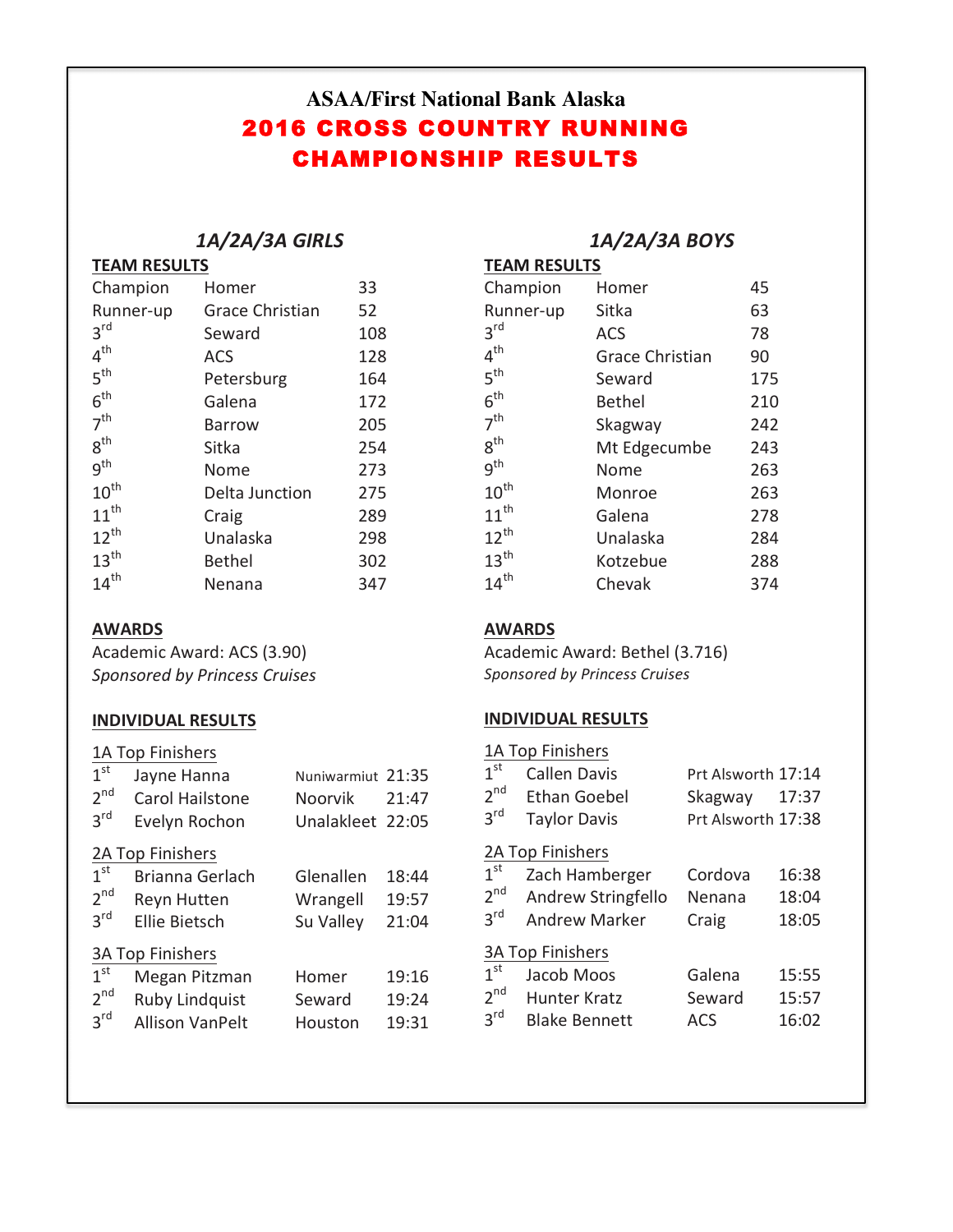# **ASAA/First National Bank Alaska** 2016 CROSS COUNTRY RUNNING CHAMPIONSHIP RESULTS

## 123A Top Finishers

## 123A Top Finishers

| Brianna Gerlach           | Glenallen  | 18:44 |
|---------------------------|------------|-------|
| Megan Pitzman             | Homer      | 19:16 |
| <b>Ruby Lindquist</b>     | Seward     | 19:24 |
| Allison VanPelt           | Houston    | 19:31 |
| <b>Grace Gannon</b>       | Grace      | 19:39 |
| Autumn Daigle             | Homer      | 19:52 |
| <b>Haiely Williams</b>    | Delta      | 19:56 |
| Reyn Hutten               | Wrangell   | 19:57 |
| Tessa O'Hara              | <b>ACS</b> | 20:13 |
| Lauren Evarts             | Homer      | 20:19 |
| Mazzy Jackson             | Grace      | 20:23 |
| <b>Katie Davis</b>        | Homer      | 20:24 |
| Alaina Wolgemuth          | Barrow     | 20:27 |
| <b>Charlie Demientief</b> | Grace      | 20:31 |
| <b>Alex Moseley</b>       | Homer      | 20:36 |
|                           |            |       |

| 1 <sup>st</sup>   | Jacob Moos           | Galena             | 15:55 |
|-------------------|----------------------|--------------------|-------|
| $2^{nd}$          | Hunter Kratz         | Seward             | 15:57 |
| $3^{\text{rd}}$   | <b>Blake Bennett</b> | <b>ACS</b>         | 16:02 |
| $4^{\sf th}$      | <b>Trent Fritzel</b> | Grace              | 16:21 |
| $5^{\text{th}}$   | Zach Hamberger       | Cordova            | 16:38 |
| $6^{\sf th}$      | Jacob Davis          | Homer              | 16:44 |
| 7 <sup>th</sup>   | David Wilcox         | Sitka              | 16:45 |
| $8^{\sf th}$      | Luciano Fasulo       | Homer              | 16:49 |
| $9^{\mathsf{th}}$ | Colin Baciocco       | Sitka              | 16:55 |
| $10^{\sf th}$     | Jack Matherly        | Hutchison          | 17:03 |
| $11^{\text{th}}$  | Jordan Beachy        | Homer              | 17:04 |
| $12^{\text{th}}$  | Jared Brant          | Homer              | 17:06 |
| $13^{\text{th}}$  | Luke Fritzel         | Grace              | 17:09 |
| $14^{\text{th}}$  | Joe Pate             | Sitka              | 17:14 |
| $15^{\text{th}}$  | <b>Callen Davis</b>  | Prt Alsworth 17:15 |       |